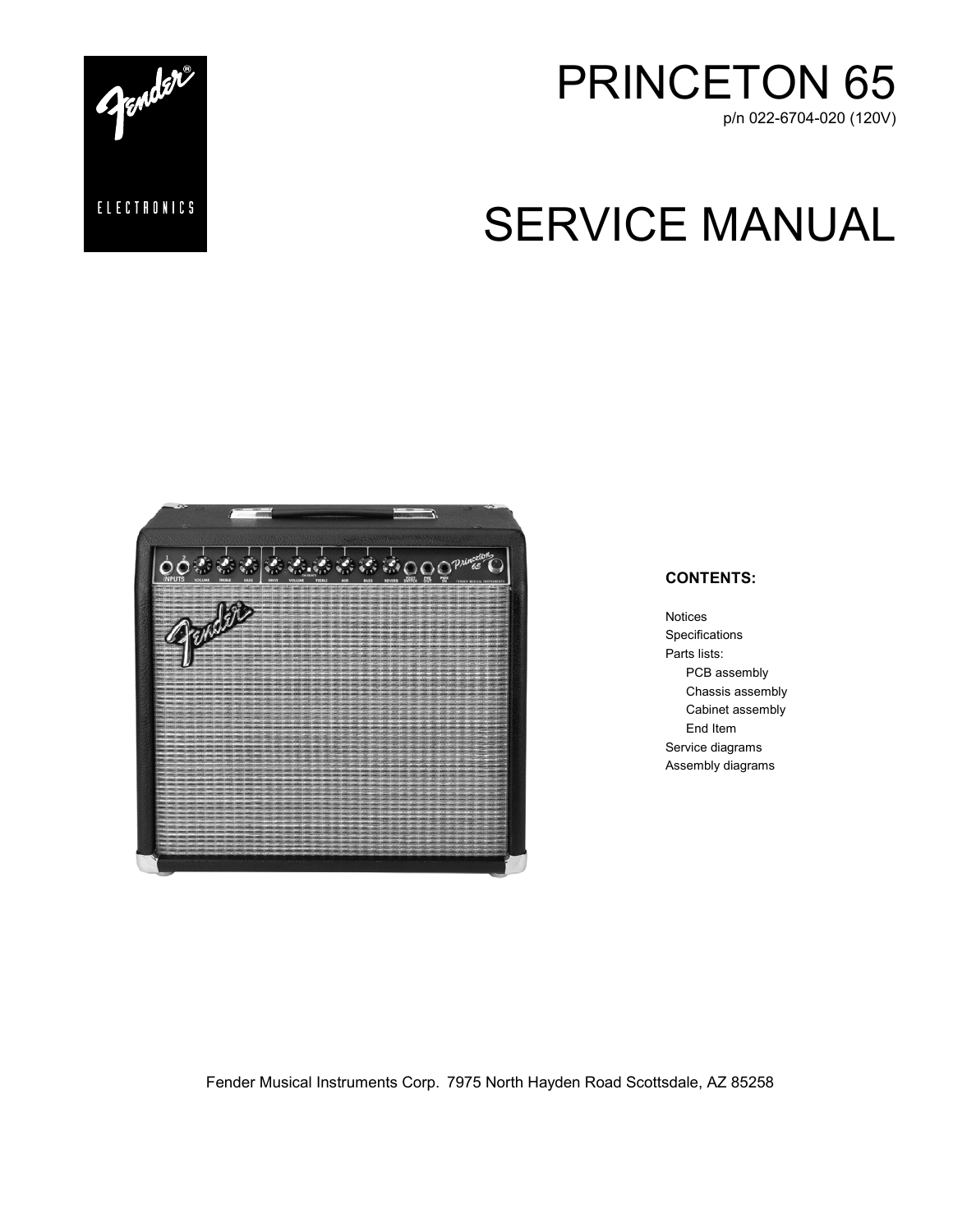# SERVICE MANUAL

#### **JUNE 1999**

### **IMPORTANT NOTICE:**

The information contained herein is CONFIDENTIAL and PROPRIETARY to Fender Musical Instruments Corp. It is disclosed solely for use by qualified technicians for purposes of equipment maintenance and service. It is not to be disclosed to others without the expressed permission of Fender Musical Instruments Co. All specifications subject to change without notice.

For warranty repair service, only Fender specified part numbers are to be used. It is recommended they also be used for post-warranty maintenance and repair.

Parts marked with an asterisk (\*) indicate the required use of that specific part. This is necessary for RELIABILITY and SAFETY requirements. **DO NOT USE A SUBSTITUTE!**

A coded naming convention is used in the description of certain parts. The codes and what they mean are as follows:

| <b>CAPACITOR CODES</b> |     |                                 | <b>HARDWARE CODES</b> |     |                           |  |
|------------------------|-----|---------------------------------|-----------------------|-----|---------------------------|--|
|                        |     |                                 |                       |     |                           |  |
| CAP AE                 | $=$ | Aluminum Electrolytic           | BLX.                  | $=$ | <b>Black Oxide</b>        |  |
| CAP CA                 | $=$ | Ceramic Axial                   | CR.                   | $=$ | <b>Chrome Plated</b>      |  |
| CAP CD                 | $=$ | Ceramic Disk                    | <b>HWH</b>            | $=$ | Hex Washer Head           |  |
| CAP MPF                | $=$ | <b>Metalized Polyester Film</b> | М                     | $=$ | <b>Machine Screw</b>      |  |
| CAP MY                 | $=$ | Mylar                           | ΝI                    | $=$ | Nickel Plated             |  |
| CAP PFF                | $=$ | Polyester Film/Foil             | <b>OHP</b>            | =   | <b>Oval Head Phillips</b> |  |
|                        |     |                                 | PB                    | $=$ | Particle Board            |  |
| <b>RESISTOR CODES</b>  |     |                                 | <b>PHP</b>            | $=$ | Pan Head Phillips         |  |
|                        |     |                                 | <b>PHPS</b>           | Ξ   | Pan Head Phillips Sems    |  |
| <b>RES CC</b>          | $=$ | Carbon Comp                     | <b>SMA</b>            |     | Sheet Metal "A" Point     |  |
| <b>RES CF</b>          | $=$ | Carbon Film                     | <b>SMB</b>            | $=$ | Sheet Metal "B" Point     |  |
| <b>RES FP</b>          | $=$ | Flame Proof                     | SS                    | $=$ | <b>Stainless Steel</b>    |  |
| <b>RES MF</b>          | $=$ | Metal Film                      | <b>TF</b>             | $=$ | <b>Thread Forming</b>     |  |
| <b>RES WW</b>          | $=$ | Wire Wound                      | ΖI                    | $=$ | <b>Zinc Plated</b>        |  |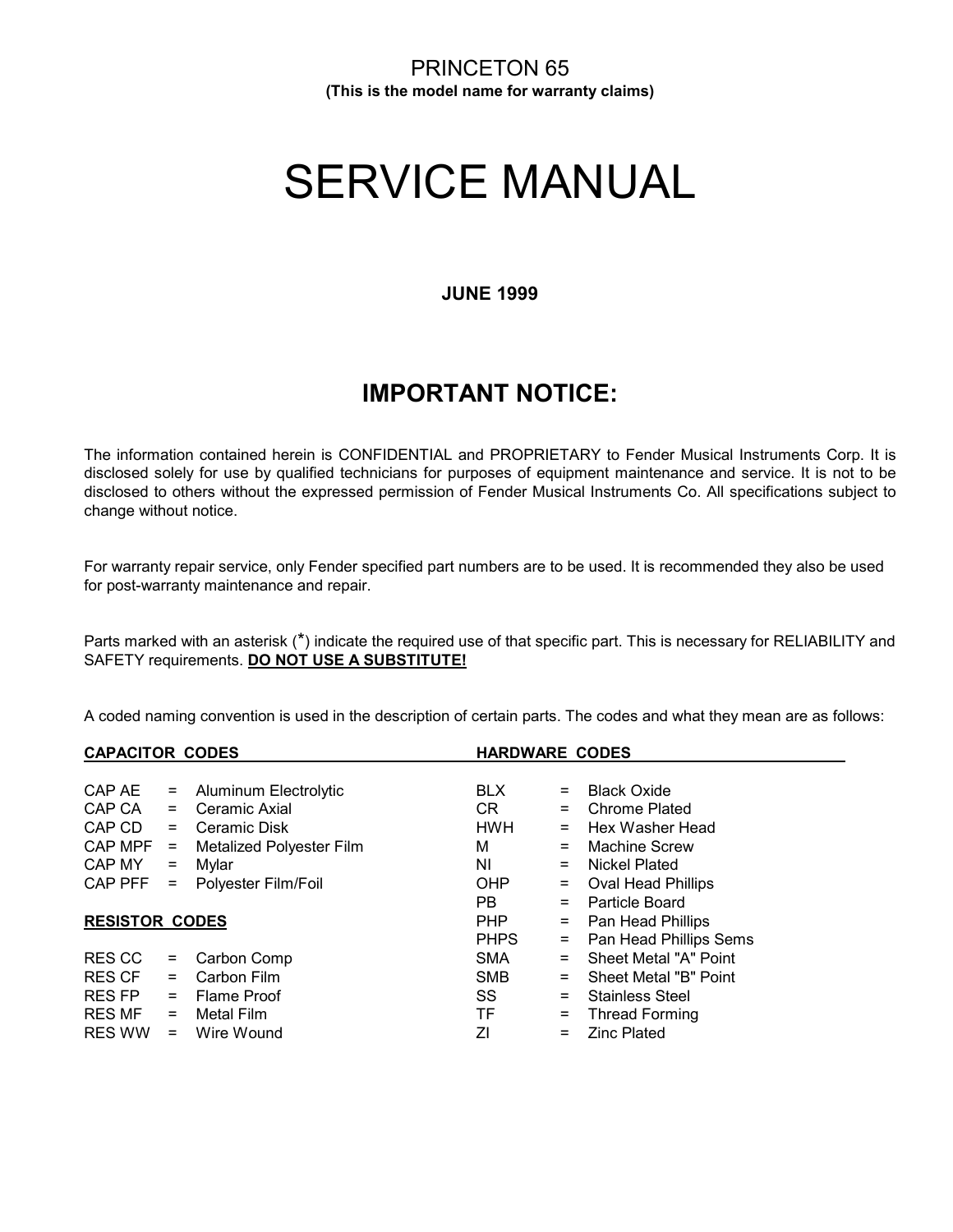### PRINCETON 65

# **SPECIFICATIONS**

| <b>Product Release No.:</b> | PR 403 (This is not a model number)                                                    |                                                                                             |
|-----------------------------|----------------------------------------------------------------------------------------|---------------------------------------------------------------------------------------------|
| <b>Part Number:</b>         | 120V Version:<br>240V Aus : 22-6734-020<br>230V UK :<br>230V Eur : 22-6764-020<br>100V | 22-6704-020<br>22-6744-020<br>22-6774-020                                                   |
| <b>Power Requirements:</b>  | 100V Version:<br>120V<br>230V :<br>240V 240                                            | 100 VAC 50/60 Hz, 180W<br>120 VAC 60 Hz, 180W<br>230 VAC 50 Hz, 180W<br>240 VAC 50 Hz, 180W |
| <b>Power Output:</b>        | 65 Watts RMS (5% THD)                                                                  |                                                                                             |
| Input impedance:            | $>1$ M $\Omega$                                                                        |                                                                                             |
| <b>Nominal Input Level:</b> | 100mV                                                                                  |                                                                                             |
| <b>Speaker Complement:</b>  |                                                                                        | One 8 $\Omega$ Fender Special Design 12" Speaker (P/N 025923)                               |
| <b>Dimensions:</b>          | Height: 16.5"<br>Width: 18.6"<br>Depth: 9"                                             | $(41.9 \text{ cm})$<br>$(47.3 \text{ cm})$<br>$(22.9 \text{ cm})$                           |
| Weight:                     | 28 lbs.                                                                                | $(12.7 \text{ kg})$                                                                         |

*Product specifications are subject to change without notice*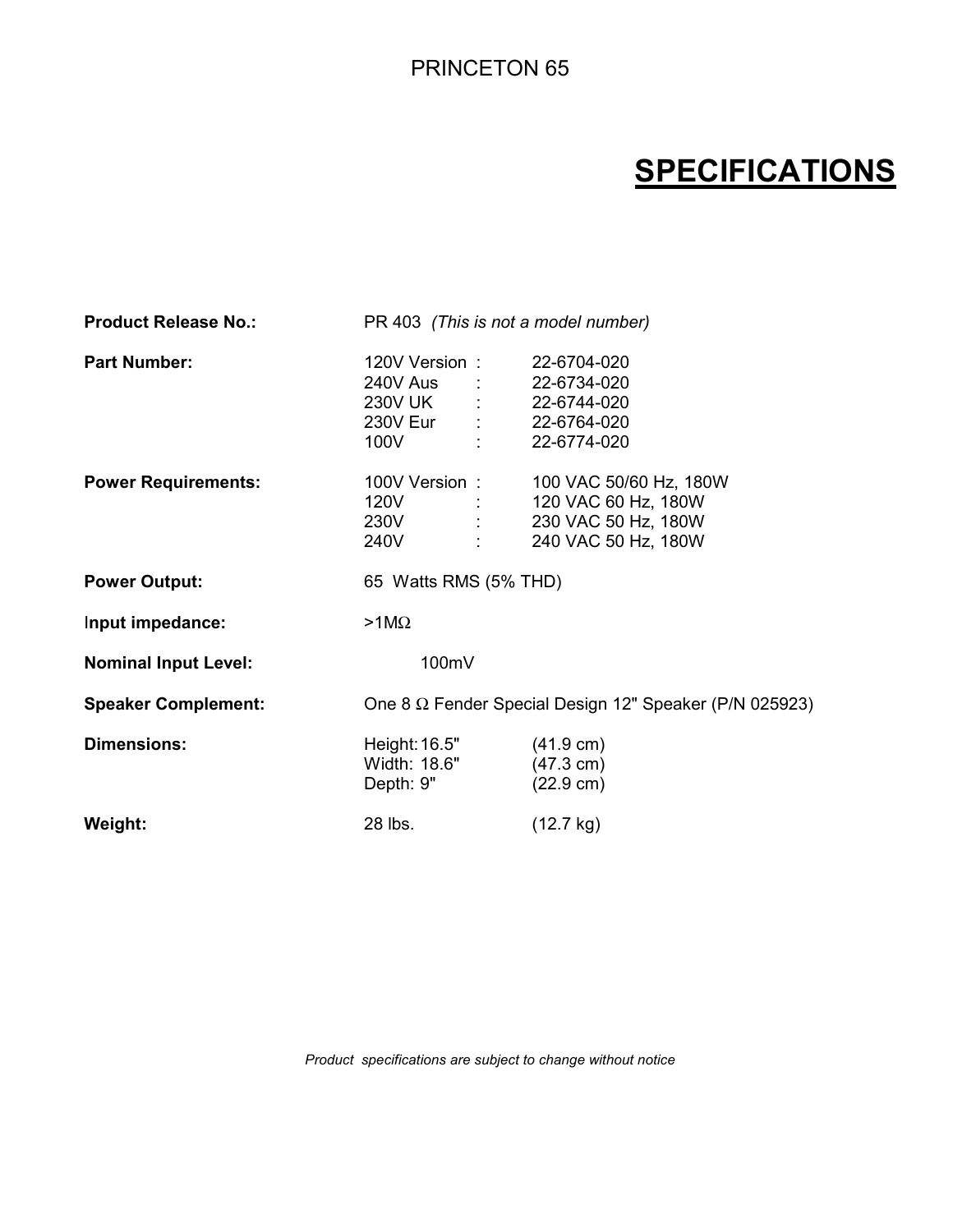### PRINCETON 65

## **PARTS LIST**

#### *NOTE: SHADED ITEMS ARE FOR REFERENCE ONLY*

#### **PRINTED CIRCUIT BOARD ASSEMBLY**

| QTY                     | PART#     | <b>DESCRIPTION</b>                                         | <b>REFERENCE DESIGNATION</b>        |
|-------------------------|-----------|------------------------------------------------------------|-------------------------------------|
| 3                       | 038689001 | CAP AE AX .47uF 100V 20%                                   | C <sub>15</sub> -16 C <sub>35</sub> |
| 1                       | 025960001 | CAP AE AX 22uF 16V 20%                                     | C40                                 |
| $\overline{\mathbf{c}}$ | 028458003 | CAP AE RDL 1uF 50V 20%                                     | C49 C60                             |
| 3                       | 028463003 | CAP AE RDL 10uF 50V 20%                                    | C55 C57-58                          |
| 4                       | 028459003 | CAP AE RDL 2.2uF 50V 20%                                   | C7 C17 C48 C50                      |
| 6                       | 028467003 | CAP AE RDL 22uF 50V 20%                                    | C9-10 C30 C33 C59 C61               |
| 1                       | 037943003 | CAP AE RDL .33uF 50V 20%                                   | C32                                 |
| 4                       | 028471003 | CAP AE RDL 47uF 50V 20%                                    | C53-54 C69-70                       |
| $\overline{2}$          | 041048000 | CAP AE RDL 2200uF 50V 20%                                  | C65-66                              |
|                         |           |                                                            |                                     |
| 1                       | 039255001 | CAP CA 10pF 100V LL                                        | C45                                 |
| $\overline{\mathbf{c}}$ | 038699001 | CAP CA 100pF 100V LL                                       | C6 C36                              |
| $\boldsymbol{2}$        | 039263001 | CAP CA 1000pF 50V LL                                       | C3 C31                              |
| 3                       | 038703001 | CAP CA .1uF 50V<br>CAP CA .1uF 50V<br>CAP CA 220pF 100V LL | C63 C67-68                          |
| 3                       | 039259001 |                                                            | C29 C39 C44                         |
| 3                       | 039265001 | CAP CA 2200pF 100V                                         | C8 C34 C62                          |
| 1                       | 038698001 | CAP CA 47pF 100V                                           | C41                                 |
| 1                       | 038701001 | CAP CA 470pF 50V LL                                        | C14                                 |
| $\overline{c}$          | 039268001 | CAP CA 4700pF 50V                                          | $C1-2$                              |
| 1                       | 051457003 | CAP CD 100pF 500V 5%                                       | C <sub>26</sub>                     |
| 3                       | 051406003 | CAP CD 220pF 500V 10%                                      | C43 C51-52                          |
| 1                       | 051458003 | CAP CD 470pF 500V 10%                                      | C <sub>19</sub>                     |
| $\mathbf 1$             | 051459003 | CAP CD 560pF 500V 10%                                      | C <sub>21</sub>                     |
|                         |           |                                                            |                                     |
| 8                       | 034788003 | CAP CR .1uF 50V 20% .2" LS                                 | C71-78                              |
| 1                       | 053860003 | CAP MPF .1uF 250VAC 20%                                    | C79                                 |
| 1                       | 027278003 | CAP MPF .1uF 63V 10%                                       | C <sub>23</sub>                     |
| 3                       | 027281003 | CAP MPF .22uF 63V 10%                                      | C5 C38 C42                          |
| 1                       | 027286003 | CAP MPF .47uF 63V 10%                                      | C4                                  |
| 1                       | 052003003 | CAP MPF .1uF 250V 10%                                      | C64                                 |
|                         | 030945003 | CAP PFF RDL .01uF 50V 5%                                   | C46-47                              |
| 2<br>1                  | 030960003 | CAP PFF RDL .1uF 50V 5%                                    | C <sub>56</sub>                     |
| 1                       |           | CAP PFF RDL .022uF 50V 5%                                  | C28                                 |
|                         | 030950003 |                                                            | C <sub>27</sub>                     |
| 1                       | 030953003 | CAP PFF RDL .039uF 50V 5%                                  | C37                                 |
| 1                       | 036234003 | CAP PFF RDL .015uF 100V 10%                                |                                     |
| 1                       | 033590003 | CAP PFF RDL .022uF 100V 10%                                | C <sub>22</sub>                     |
| $\mathbf{1}$            | 033581003 | CAP PFF RDL .0033uF 100V 10%                               | C <sub>24</sub>                     |
| 3                       | 033591003 | CAP PFF RDL .033uF 100V 10%                                | C12-13 C18                          |
| 1                       | 033583003 | CAP PFF RDL .0047uF 100V 10%                               | C <sub>25</sub>                     |
| 2                       | 033592003 | CAP PFF RDL .047uF 100V 10%                                | C11 C20                             |
| $\mathbf{1}$            | 030960003 | CAP PFF RDL .1 50V 5%                                      | C <sub>56</sub>                     |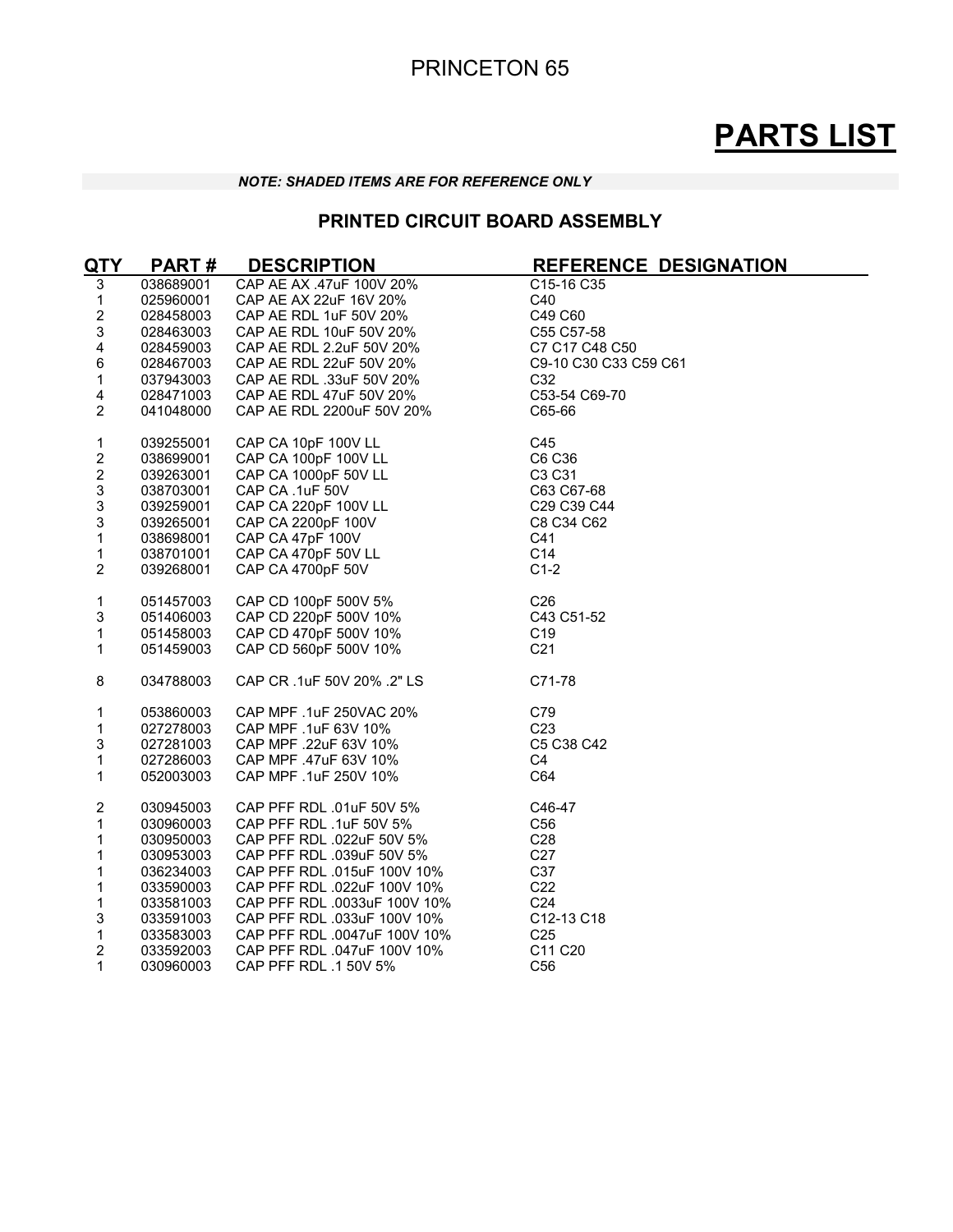### PRINCETON 65

## **PARTS LIST**

### **PRINTED CIRCUIT BOARD ASSEMBLY (CONT)**

| QTY                                     | <b>PART#</b> | <b>DESCRIPTION</b>                             | <b>REFERENCE DESIGNATION</b>                                |
|-----------------------------------------|--------------|------------------------------------------------|-------------------------------------------------------------|
| $\mathbf{1}$                            | 034720       | <b>CONTROL SNAPIN 100k B</b>                   | R33 DRIVE VOLUME                                            |
| $\overline{c}$                          | 037324       | CONTROL SNAPIN 100k 30C                        | R23 R43 DRIVE, TREBLE (DRV CH)                              |
| $\mathbf{1}$                            | 049402       | <b>CONTROL SNAPIN 25k B</b>                    | R40 BASS (DRV CH)                                           |
| 1                                       | 037323       | <b>CONTROL SNAPIN 50k 15A</b>                  | R16 NORMAL VOLUME                                           |
| 3                                       | 034719       | <b>CONTROL SNAPIN 50k B</b>                    | R9 R37 R57 BASS (NORM CH), MID (DRV CH),                    |
|                                         |              |                                                | <b>REVERB</b>                                               |
| $\mathbf{1}$                            | 038658       | CONTROL SNAPIN 50k 30C                         | R8 TREBLE (NORM CH)                                         |
|                                         |              |                                                |                                                             |
| $\overline{2}$<br>26                    | 064089001    | <b>DIODE 1N4003 LL</b>                         | D35-36                                                      |
|                                         | 006260001    | DIODE 1N4448 SIGNAL LL                         | D1-5 D8-12 D14-16 D18-21<br>D24-28 D31-32 D38 D40           |
| 4                                       | 020534000    | DIODE 1N5402 RECTIFIER 200V C&F                | D42-45                                                      |
|                                         |              |                                                |                                                             |
| $\overline{2}$                          | 054210001    | DIODE BAT85                                    | D33-34                                                      |
| $\overline{2}$                          | 025821000    | DIODE HV FDH400 SWITCHING                      | D22-23                                                      |
|                                         |              |                                                |                                                             |
| $\overline{c}$                          | 031635001    | DIODE ZEN 1N5240B 10V 5% LL                    | D17 D39                                                     |
| $\overline{c}$                          | 031729001    | DIODE ZEN 1N5231B 5.1V 5% LL                   | D29-30                                                      |
| $\mathbf 1$                             | 009165001    | DIODE ZEN 1N4744A 15V 1W 5%                    | D37                                                         |
| $\overline{2}$                          | 028119000    | DIODE ZEN 1N5353B 16V 5W 5%                    | D46-47                                                      |
| $\overline{4}$                          | 026000       | FASTON TAB, .187"                              | P105 P111-112 P115                                          |
| 10                                      | 025802       | FASTON TAB, .250"                              | P1-5 P106-107 P110 P113-114 P109                            |
|                                         |              |                                                |                                                             |
| 4                                       | 031611       | IC OP-AMP DUAL PC4560                          | U2-4 U6                                                     |
| 3                                       | 016795       | IC OP-AMP DUAL TL072                           | U1 U5 U7                                                    |
| $\overline{c}$                          | 051658       | JACK MONO R/A                                  |                                                             |
| 3                                       | 053450       | <b>JACK STEREO R/A</b>                         | J3 J7 PREAMP OUT, FOOTSWITCH<br>J1-2 J4 INPUT, POWER AMP IN |
| $\overline{2}$                          |              | JACK RCA SINGLE VERT PC MOUNT                  | J5-6 REVERB SEND/RETURN                                     |
|                                         | 048466       |                                                |                                                             |
| $\mathbf{1}$                            | 049948       | LED, RED LONG LEAD LUMEX                       | D41                                                         |
| $\overline{2}$                          | 049948       | LED, RED LONG LEAD LUMEX                       | D6-7                                                        |
| $\mathbf{1}$                            | 054260       | LED, RED CLEAR, PNL MT 4-1/2"                  | D48                                                         |
|                                         |              |                                                |                                                             |
| $\ensuremath{\mathsf{3}}$               | 026549001    | RES CF 1/2W 5% 1.5k LL                         | R89 R92 R114                                                |
| $\boldsymbol{2}$                        | 031900001    | RES CF 1/2W 5% 15k LL                          | R85 R88                                                     |
| $\mathbf{1}$                            | 028861001    | RES CF 1/2W 5% 3.3k LL                         | R <sub>117</sub>                                            |
| $\overline{c}$                          | 024937001    | RES CF 1/4W 5% 10ohm LL                        | R93 R101                                                    |
| 3                                       | 024965001    | RES CF 1/4W 5% 1k LL                           | R <sub>20</sub> R <sub>61</sub> R <sub>63</sub>             |
| $\overline{c}$                          | 024981001    | RES CF 1/4W 5% 10k LL                          | R54 R111                                                    |
| $\bf 8$                                 | 024997001    | RES CF 1/4W 5% 100k LL<br>RES CF 1/4W 5% 1M LL | R42 R49 R60 R67-68 R108 R113 R115                           |
| $\overline{\mathbf{4}}$<br>$\mathbf{1}$ | 025069001    | RES CF 1/4W 5% 120ohm LL                       | R32 R62 R110 R116<br><b>R84</b>                             |
| $\overline{2}$                          | 024953001    | RES CF 1/4W 5% 13k LL                          | R <sub>18</sub> -19                                         |
|                                         | 029539001    |                                                |                                                             |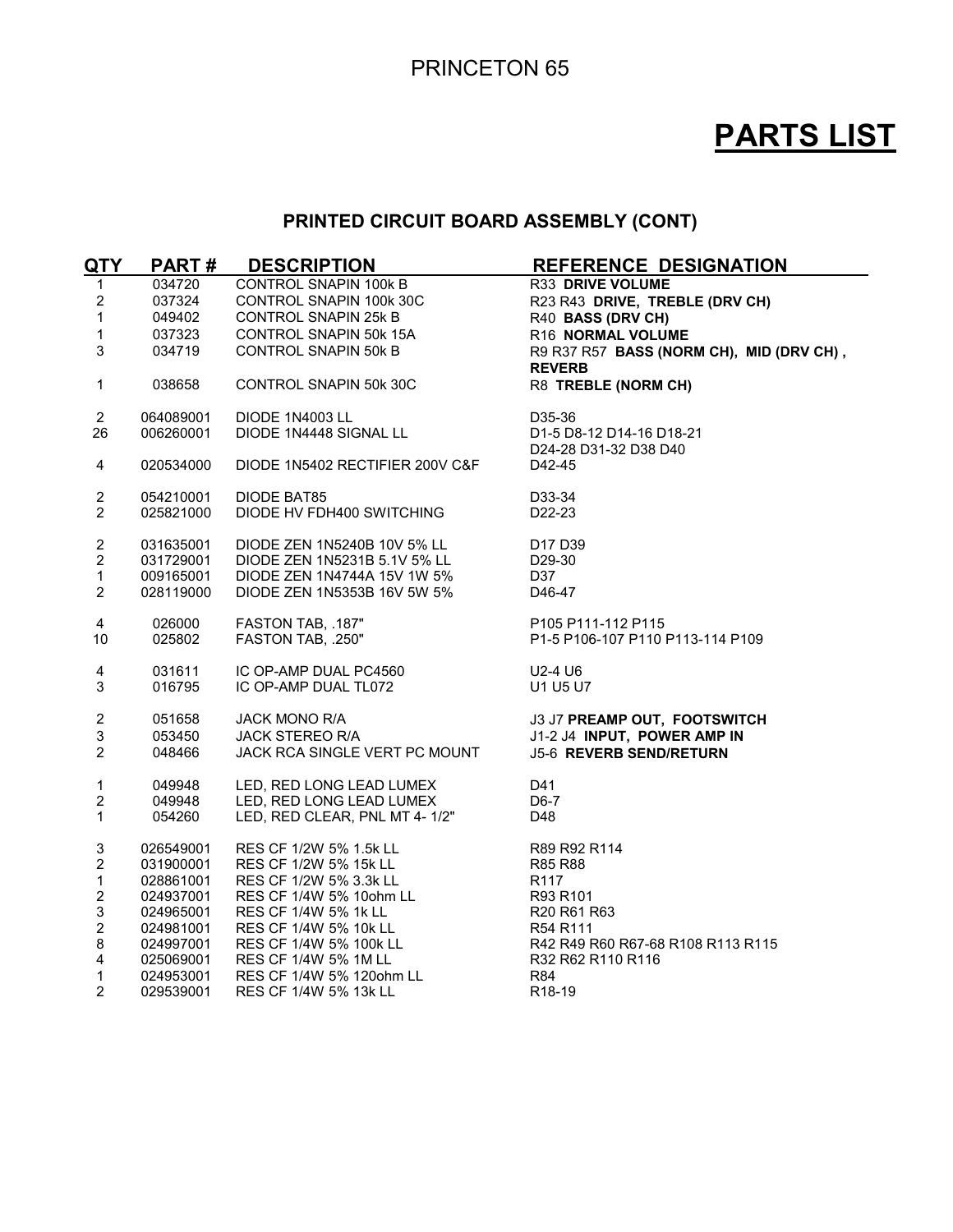### **PRINTED CIRCUIT BOARD ASSEMBLY (CONT)**

| Q <u>TY</u>             | <b>PART#</b> | <b>DESCRIPTION</b>                                                                                                                                                                                                                               | <b>REFERENCE DESIGNATION</b>                                                |
|-------------------------|--------------|--------------------------------------------------------------------------------------------------------------------------------------------------------------------------------------------------------------------------------------------------|-----------------------------------------------------------------------------|
| $\overline{2}$          | 028955001    | RES CF 1/4W 5% 130k LL                                                                                                                                                                                                                           | <b>R1 R4</b>                                                                |
| 1                       | 024969001    | RES CF 1/4W 5% 1.5k LL                                                                                                                                                                                                                           | <b>R55</b>                                                                  |
| 1                       | 024985001    | RES CF 1/4W 5% 15k LL                                                                                                                                                                                                                            | R7                                                                          |
| 2                       | 024970001    | RES CF 1/4W 5% 1.8k LL                                                                                                                                                                                                                           | R <sub>13</sub> R <sub>73</sub>                                             |
| 1                       | 024986001    | RES CF 1/4W 5% 18k LL                                                                                                                                                                                                                            | R <sub>64</sub>                                                             |
| 2                       | 025058001    | RES CF 1/4W 5% 180k LL                                                                                                                                                                                                                           | R <sub>12</sub> R <sub>45</sub>                                             |
| 2                       | 029600001    | RES CF 1/4W 5% 200ohm LL                                                                                                                                                                                                                         | R86-87                                                                      |
| 1                       | 029006001    |                                                                                                                                                                                                                                                  | R <sub>112</sub>                                                            |
| 5                       | 024971001    |                                                                                                                                                                                                                                                  | R <sub>15</sub> R <sub>95</sub> R <sub>97</sub> -98 R <sub>100</sub>        |
| 7                       | 024987001    |                                                                                                                                                                                                                                                  | R <sub>10</sub> -11 R <sub>21</sub> -22 R <sub>44</sub> R <sub>50</sub> -51 |
| 4                       | 025059001    |                                                                                                                                                                                                                                                  | R <sub>14</sub> R <sub>29</sub> R <sub>56</sub> R <sub>69</sub>             |
| 2                       | 024957001    |                                                                                                                                                                                                                                                  | R96 R99                                                                     |
| 2                       | 024988001    |                                                                                                                                                                                                                                                  | R71-72                                                                      |
| $\overline{c}$          | 024973001    |                                                                                                                                                                                                                                                  | R <sub>25</sub> -26                                                         |
| 3                       | 024989001    |                                                                                                                                                                                                                                                  | R27 R35 R66                                                                 |
| 1                       | 025061001    |                                                                                                                                                                                                                                                  | <b>R58</b>                                                                  |
| 1                       | 024975001    |                                                                                                                                                                                                                                                  | R65                                                                         |
| 2                       | 028956001    |                                                                                                                                                                                                                                                  | R36 R38                                                                     |
| 3                       | 024947001    | RES CF 1/4W 5% 2000nm LL<br>RES CF 1/4W 5% 20k LL<br>RES CF 1/4W 5% 2.2k LL<br>RES CF 1/4W 5% 2.2k LL<br>RES CF 1/4W 5% 220k LL<br>RES CF 1/4W 5% 2700nm LL<br>RES CF 1/4W 5% 2700nm LL<br>RES CF 1/4W 5% 3.3k LL<br>RES CF 1/4W 5% 330k LL<br>R | R53 R77-78                                                                  |
| 3                       | 024961001    | RES CF 1/4W 5% 470ohm LL                                                                                                                                                                                                                         | R34 R75-76                                                                  |
| $\overline{c}$          | 024977001    |                                                                                                                                                                                                                                                  | R <sub>52</sub> R <sub>79</sub>                                             |
| 4                       | 024993001    |                                                                                                                                                                                                                                                  | R30 R41 R59 R74                                                             |
| 1                       | 025065001    |                                                                                                                                                                                                                                                  | <b>R28</b>                                                                  |
| 1                       | 028034001    |                                                                                                                                                                                                                                                  | R6                                                                          |
| 2                       | 028018001    | RES CF 1/4W 5% 4700nm LL<br>RES CF 1/4W 5% 4.7k LL<br>RES CF 1/4W 5% 470k LL<br>RES CF 1/4W 5% 470k LL<br>RES CF 1/4W 5% 5.1k LL<br>RES CF 1/4W 5% 6.8k LL<br>RES CF 1/4W 5% 68k LL<br>RES CF 1/4W 5% 680k LL<br>RES CF 1/4W 5% 7.5k LL<br>RES C | $R2-3$                                                                      |
| 1                       | 024979001    |                                                                                                                                                                                                                                                  | R <sub>5</sub>                                                              |
| 1                       | 024995001    |                                                                                                                                                                                                                                                  | R <sub>39</sub>                                                             |
| 1                       | 025067001    |                                                                                                                                                                                                                                                  | <b>R70</b>                                                                  |
| 1                       | 025942001    |                                                                                                                                                                                                                                                  | <b>R17</b>                                                                  |
| 1                       | 024980001    |                                                                                                                                                                                                                                                  | <b>R24</b>                                                                  |
| 1                       | 029613001    | RES CF 1/4W 5% 91k LL                                                                                                                                                                                                                            | <b>R31</b>                                                                  |
| 1                       | 029722001    | RES FILM 1W 5% 1k LL<br>RES FILM 1W 5% 4 7k LL                                                                                                                                                                                                   | R <sub>109</sub>                                                            |
| $\overline{2}$          | 037354001    | RES FILM 1W 5% 4.7k LL                                                                                                                                                                                                                           | R90-91                                                                      |
| 1                       | 015582001    | RES MF 1/4W 1% 10.0k LL                                                                                                                                                                                                                          | <b>R47</b>                                                                  |
| 1                       | 027632001    | RES MF 1/4W 1% 2.43k LL                                                                                                                                                                                                                          | R46                                                                         |
| 1                       | 016971001    | RES MF 1/4W 1% 33.2k LL                                                                                                                                                                                                                          | R48                                                                         |
| $\overline{\mathbf{c}}$ | 054208001    | RES MF FUSE 1/4W 5% 470ohm LL                                                                                                                                                                                                                    | R80 R82                                                                     |
| 5                       | 036960001    | RES MF FUSE 1/4W 5% 47ohm L                                                                                                                                                                                                                      | R81 R83 R94 R102 R104                                                       |
| 1                       | 051417001    | RES MOX 2W 5% 22ohm LL                                                                                                                                                                                                                           | R <sub>106</sub>                                                            |
| 2                       | 041277001    | RES MOX 2W 5% 820ohm LL                                                                                                                                                                                                                          | R <sub>120</sub> -121                                                       |
| 2                       | 028037000    | RES WW 5W 10% 330ohm                                                                                                                                                                                                                             | R <sub>118</sub> -119                                                       |
| 1                       | 054434000    | RES WW 5W 10% .1ohm                                                                                                                                                                                                                              | R <sub>107</sub>                                                            |
| $\overline{2}$          | 027478000    | RES WW 5W 10% .22ohm                                                                                                                                                                                                                             | R103 R105                                                                   |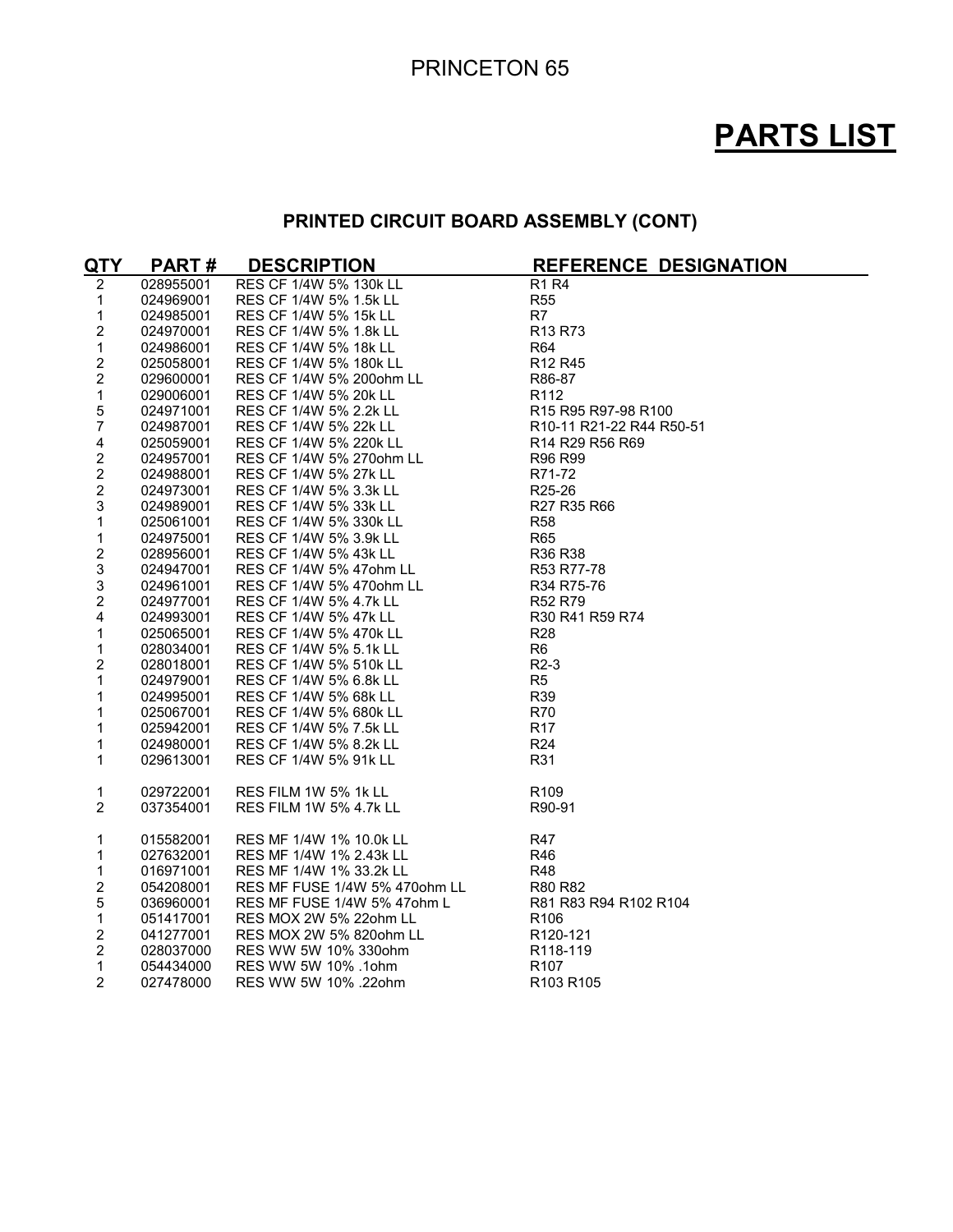### **PRINTED CIRCUIT BOARD ASSEMBLY (CONT)**

| QTY                                                       | <b>PART#</b>                                                                                                         | <b>DESCRIPTION</b>                                                                                                                                                                                                                                                                                                                                  | <b>REFERENCE DESIGNATION</b>                                                                     |
|-----------------------------------------------------------|----------------------------------------------------------------------------------------------------------------------|-----------------------------------------------------------------------------------------------------------------------------------------------------------------------------------------------------------------------------------------------------------------------------------------------------------------------------------------------------|--------------------------------------------------------------------------------------------------|
| 1                                                         | 028091                                                                                                               | SWITCH PUSH SLFLK SHORT STROKE                                                                                                                                                                                                                                                                                                                      | S <sub>1</sub>                                                                                   |
| 1                                                         | 051418                                                                                                               | THERMAL SENSOR PTC 100 DEG C                                                                                                                                                                                                                                                                                                                        | RT <sub>1</sub>                                                                                  |
| 5                                                         | 014689                                                                                                               | XSTR N-CH JFET J111 TO-92                                                                                                                                                                                                                                                                                                                           | $Q1-5$                                                                                           |
| $\overline{c}$<br>4<br>$\mathbf 2$<br>1<br>$\overline{2}$ | 016739<br>016742<br>028759<br>025752<br>051447<br>028760<br>025751<br>051448<br>051724<br>051725<br>014867<br>014866 | <b>XSTR NPN 2N4401 TO-92</b><br><b>XSTR PNP 2N4403 TO-92</b><br><b>XSTR PNP 2SA1306A TO-220P</b><br>XSTR PNP 2SA1038STPS<br>XSTR PNP 2SB1236<br>XSTR NPN 2SC4793/2SC3298B<br>XSTR NPN 2SC2362K/2SC2389 STPS<br>XSTR NPN 2SD1857<br>XSTR PNP MJW21191 TO-247<br><b>XSTR NPN MJW21192 TO-247</b><br>XSTR NPN MPSW42 TO-92<br>XSTR PNP MPSW92 TO-226AE | Q8 Q12<br>Q13 Q21-23<br>Q17<br>Q9<br>Q16<br>Q15<br>$Q6-7$<br>Q14<br>Q19<br>Q18<br>Q11<br>Q10 Q20 |
| $\overline{2}$                                            | 051094                                                                                                               | <b>FUSE CLIP PCB 5MM</b>                                                                                                                                                                                                                                                                                                                            | @ F1 (EXPORT MODELS)                                                                             |
| 1                                                         | 054314                                                                                                               | PCB FAB, PRINCETON 65                                                                                                                                                                                                                                                                                                                               |                                                                                                  |
| 1                                                         | 054320                                                                                                               | <b>HEATSINK PLATE, PRINCETON 65</b>                                                                                                                                                                                                                                                                                                                 |                                                                                                  |
| 2<br>$\overline{2}$<br>4                                  | 032908<br>040903<br>027638                                                                                           | SCRW TF 6-32X3/8 PHP ZI<br><b>INSULATOR MICA TO-218</b><br>SCRW TF 4-40X3/8 HWHS ZI .1" HD                                                                                                                                                                                                                                                          | @ HEATSINK PLATE<br>@ Q18-Q19<br>@ Q15, Q17-Q19                                                  |
| 1<br>$\mathbf{1}$                                         | 048451<br>036178                                                                                                     | <b>BUTTON PUSH OFF WHITE</b><br>SPACER LED .5X.1 BRN                                                                                                                                                                                                                                                                                                | @ S1<br>@ D41                                                                                    |
|                                                           | 025936                                                                                                               | STANDOFF NYL PCB SNAP 3/8" NAT                                                                                                                                                                                                                                                                                                                      | @ ST1-6                                                                                          |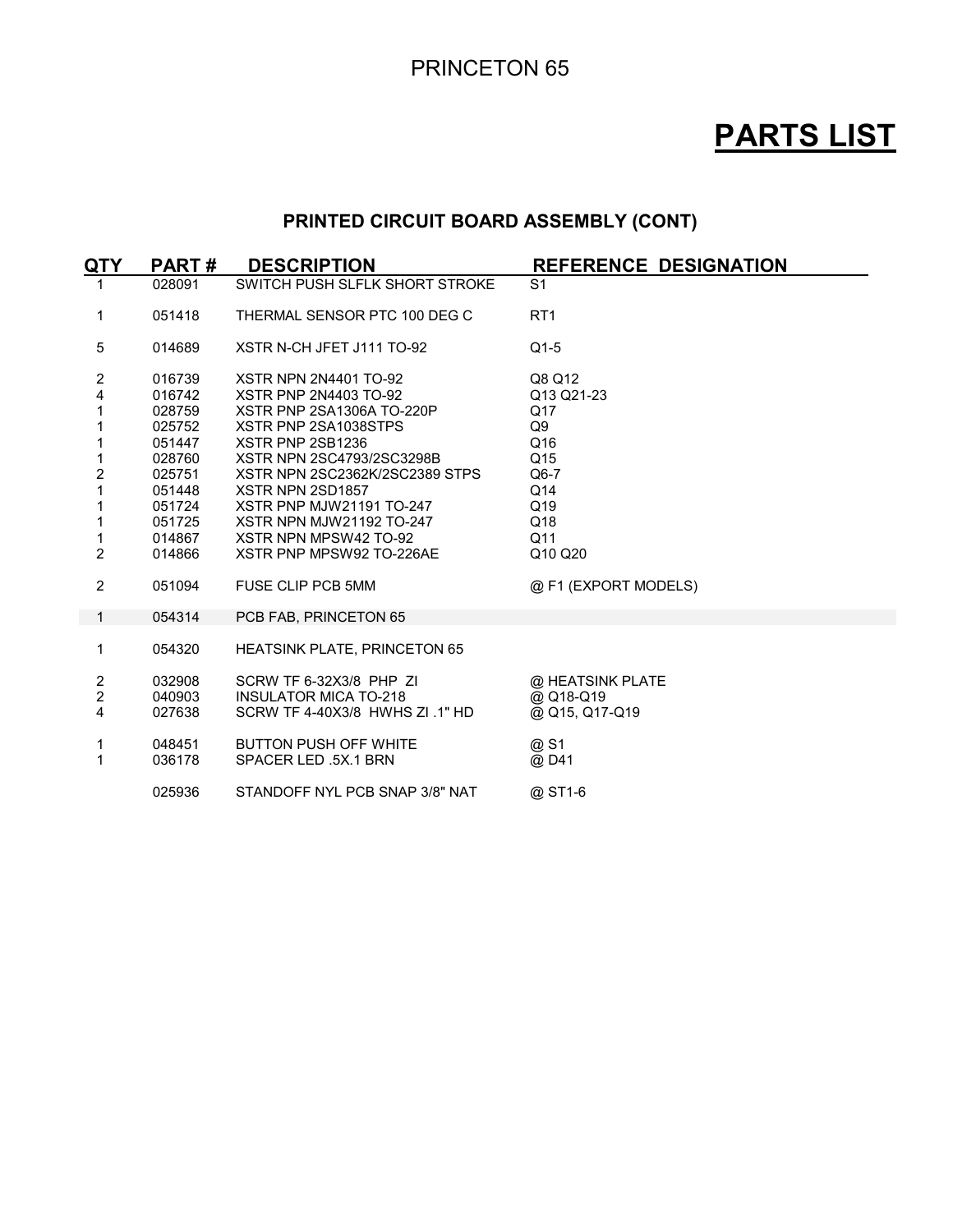#### **CHASSIS ASSEMBLY**

| QTY                                                                          | <b>PART#</b>                                                       | <b>DESCRIPTION</b>                                                                                                                                                                                                     | <b>REFERENCE DESIGNATION</b>                                                               |
|------------------------------------------------------------------------------|--------------------------------------------------------------------|------------------------------------------------------------------------------------------------------------------------------------------------------------------------------------------------------------------------|--------------------------------------------------------------------------------------------|
| 1<br>6                                                                       | 021709<br>025936                                                   | BUSHING SR .437x.062x13/32 BLK<br>STANDOFF NYL PCB SNAP 3/8" NAT                                                                                                                                                       | <b>SPKR</b><br><b>PCB MOUNTING</b>                                                         |
| 1                                                                            | 026116                                                             | BUSHING SR .500x.063x7/16 BLK                                                                                                                                                                                          | <b>REV CABLE</b>                                                                           |
| 1                                                                            | 027668                                                             | XFMR PWR 120y 85W                                                                                                                                                                                                      | <b>DOMESTIC</b>                                                                            |
| 1<br>$\mathbf 1$                                                             | 039357<br>+028560                                                  | XFMR PWR EXP DEL112/ROC PRO<br><b>END BELL XFMR 85w</b>                                                                                                                                                                | <b>EXPORT ONLY</b><br><b>XFMR</b>                                                          |
| $\overline{\mathbf{4}}$                                                      | 028591                                                             | NUT ACORN 8-32                                                                                                                                                                                                         | <b>XFMR</b>                                                                                |
| 1<br>3<br>$\,6\,$<br>$\overline{\mathbf{4}}$<br>$\mathbf 1$<br>$\frac{5}{5}$ | 054318<br>028500<br>028937<br>030007<br>038900<br>053479<br>053480 | HEATSINK BAR, PRNCTN 65 / DLX 90<br>SCRW TF 8-32x3/4 HWH SLTD Z1<br>SCRW TF 6-32x5/8 PHP ZI TAPTYT<br>WSHR LCK INTL 8x.330x.02 ZI<br>SCRW TF 6-32X1/4 PHP ZI<br>NUT, HEX 7/16-20X1/8 NI<br>WASHER, FLAT .442 X .692 NI | <b>HEATSINK</b><br><b>STDOFF</b><br><b>XFMR</b><br>CHS GND<br><b>JACKS</b><br><b>JACKS</b> |
| 9<br>9                                                                       | 033206<br>054419                                                   | <b>BUSHING KNOB SPACER</b><br>KNOB ROTARY 180 DEG SS W/ CH INSRT                                                                                                                                                       | <b>POTS</b>                                                                                |
| 1<br>$\mathbf{1}$<br>$\mathbf{1}$<br>$\mathbf{1}$                            | 054311<br>054315<br>054313<br>054312                               | CHASSIS, PRINCETON 65 AMP<br><b>PCB ASSY PRINCETON 65</b><br>PANEL, REAR, PRINCETON 65<br>PANEL, FRONT, PRINCETON 65                                                                                                   |                                                                                            |
| 1<br>$\mathbf 1$<br>$\mathbf 1$<br>1                                         | 025935<br>020789<br>048384<br>025722                               | SWITCH DPST .187 TAB (DOM)<br>FUSE 20MMX5MM F1A 250V<br>FUSE 20MMX5MM F2A 250V<br>CABLE REVERB 1100mm                                                                                                                  | USED ON ALL VERSIONS<br>230V/240V<br>100V/120V                                             |
| $\mathbf{1}$                                                                 | 054642                                                             | SOCKET IEC SNAP IN                                                                                                                                                                                                     |                                                                                            |
| $\mathbf{1}$<br>1<br>1                                                       | 025718<br>032219<br>031625                                         | JEWEL PILOT LIGHT RED #20<br><b>COLLAR-PILOT LIGHT</b><br>NUT HOLDER PILOT LIGHT 1/16-27                                                                                                                               |                                                                                            |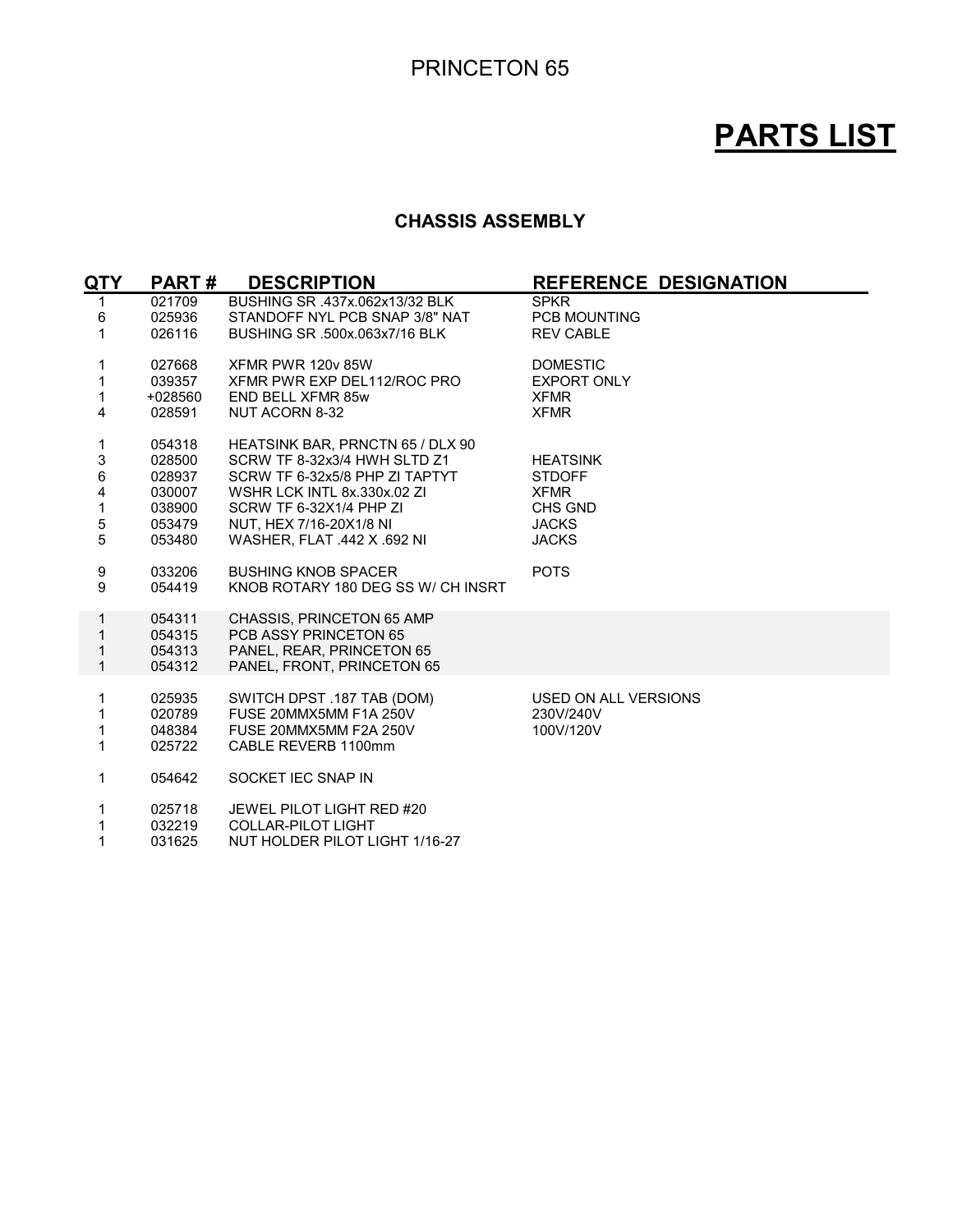#### **CABINET ASSEMBLY**

| QTY            | <b>PART#</b> | <b>DESCRIPTION</b>              | <b>REFERENCE DESIGNATION</b> |
|----------------|--------------|---------------------------------|------------------------------|
| 4              | 019275       | INSERT GLIDE CUSHION 1.27 DIA   |                              |
| 4              | 019276       | GLIDE CAB 1.24x.335 NI          |                              |
|                | 027846       | HANDLE 9.25" NO LOGO            |                              |
| 2              | 019279       | <b>HANDLE CAP 2 HOLE NICKEL</b> |                              |
| 8              | 021972       | NUT T 10-32x3/4 STR 3 PRNG BLX  |                              |
| 4              | 022244       | SCRW M 10-32x1-1/8 OHP NI       |                              |
| 10             | 026571       | SCRW SMAB 8X5/8 THP NI          |                              |
| 4              | 026625       | SCRW WOOD 8x1 FH                |                              |
| 4              | 026566       | CORNER 2 HOLE W/TAB NI          |                              |
| $\overline{2}$ | 026568       | CORNER 3 HOLE NI                |                              |
| .827           | 026570       | TOLEX BLACK (SY)                |                              |
| .495           | 037788       | CLOTH GRILLE BLACK/SILVER (SY)  |                              |
|                |              |                                 |                              |

#### **END ITEM**

| QTY                                          | <b>PART#</b>                                                                 | <b>DESCRIPTION</b>                                                                                                                                                                                                                      | <b>REFERENCE DESIGNATION</b>                                                                      |
|----------------------------------------------|------------------------------------------------------------------------------|-----------------------------------------------------------------------------------------------------------------------------------------------------------------------------------------------------------------------------------------|---------------------------------------------------------------------------------------------------|
|                                              | 029906                                                                       | NAMEPLATE FENDER GENERIC SMALL                                                                                                                                                                                                          |                                                                                                   |
| 1                                            | 025923                                                                       | SPEAKER 12" 8 OHM 75 WATT                                                                                                                                                                                                               |                                                                                                   |
| 1                                            | 028055                                                                       | REVERB UNIT 800 ohm 8EB2C1B DN                                                                                                                                                                                                          |                                                                                                   |
| 2<br>$\overline{2}$<br>4<br>8<br>4<br>5<br>6 | 011678<br>018113<br>022491<br>026577<br>029527<br>029821<br>029828<br>036199 | SCRW SMA 8x1-1/2 OHP BLX<br>SCRW SMA 4x1/2 OHP BLX<br>CLAMP CABLE NYL SCRW MNT 5/16<br>SCRW M 10-32x1 PHP BLX<br>WSHR FNSH 8-5/8 FLNGD BLX WX<br>EYELET RFLNGD .215 OD x.315 L<br>SCRW PB 8x3/4 PHP ZI<br>SCRW M 8-32x1-3/16 OHP BLX CP | @ FRNT GRL<br>@ LOGO<br>@ REV CABLE<br>@ SPKR<br>@ CHS/GRL<br>@ REV<br>@ REV + CBL<br>@ CHS (PEM) |
|                                              | 040547<br>054306<br>054307<br>054308<br>054309<br>054310                     | CAB ASSY PRINCETON 112<br>CHASSIS ASSY, PRINCETON 65 120V<br>CHASSIS ASSY, PRINCETON 65 230V<br>CHASSIS ASSY, PRINCETON 65 230V UK<br>CHASSIS ASSY, PRINCETON 65 240V<br><b>AUST</b><br>CHASSIS ASSY, PRINCETON 65 100V                 | 120V DOM<br>230V EURO<br>230V UK<br>240V AUST<br><b>100V JPN</b>                                  |
|                                              | 047248<br>047250<br>047249<br>047251<br>053997                               | CORD POWER W/ IEC CONN DOM<br>CORD POWER W/ IEC CONN 250V<br>CORD POWER W/ IEC CONN 230V UK<br>CORD POWER W/ IEC CONN 230V<br>CORD POWER W/ IEC CONN 100V JPN                                                                           | 120V DOM<br>240V AUS<br>230V UK<br>230V EURO<br><b>100V JPN</b>                                   |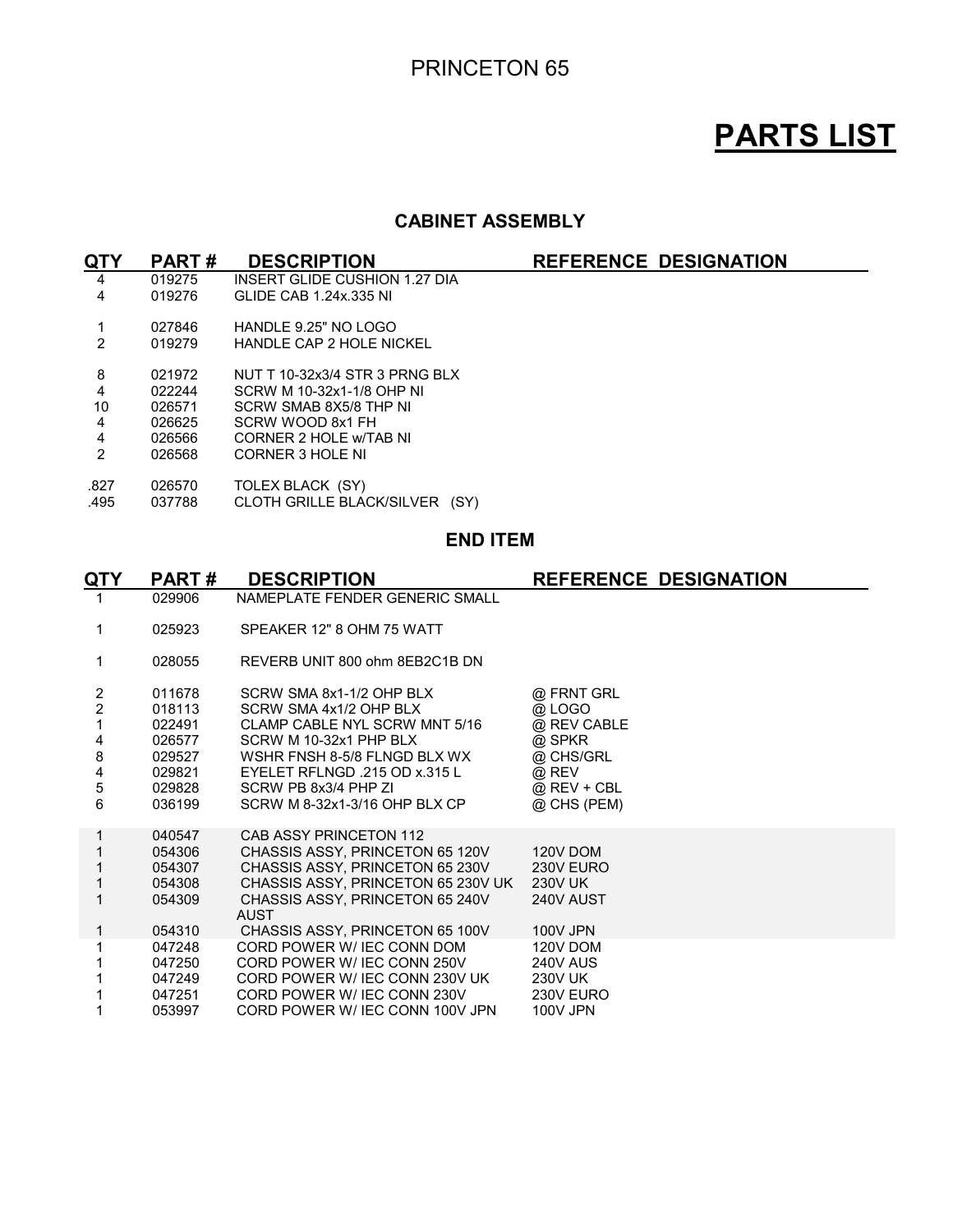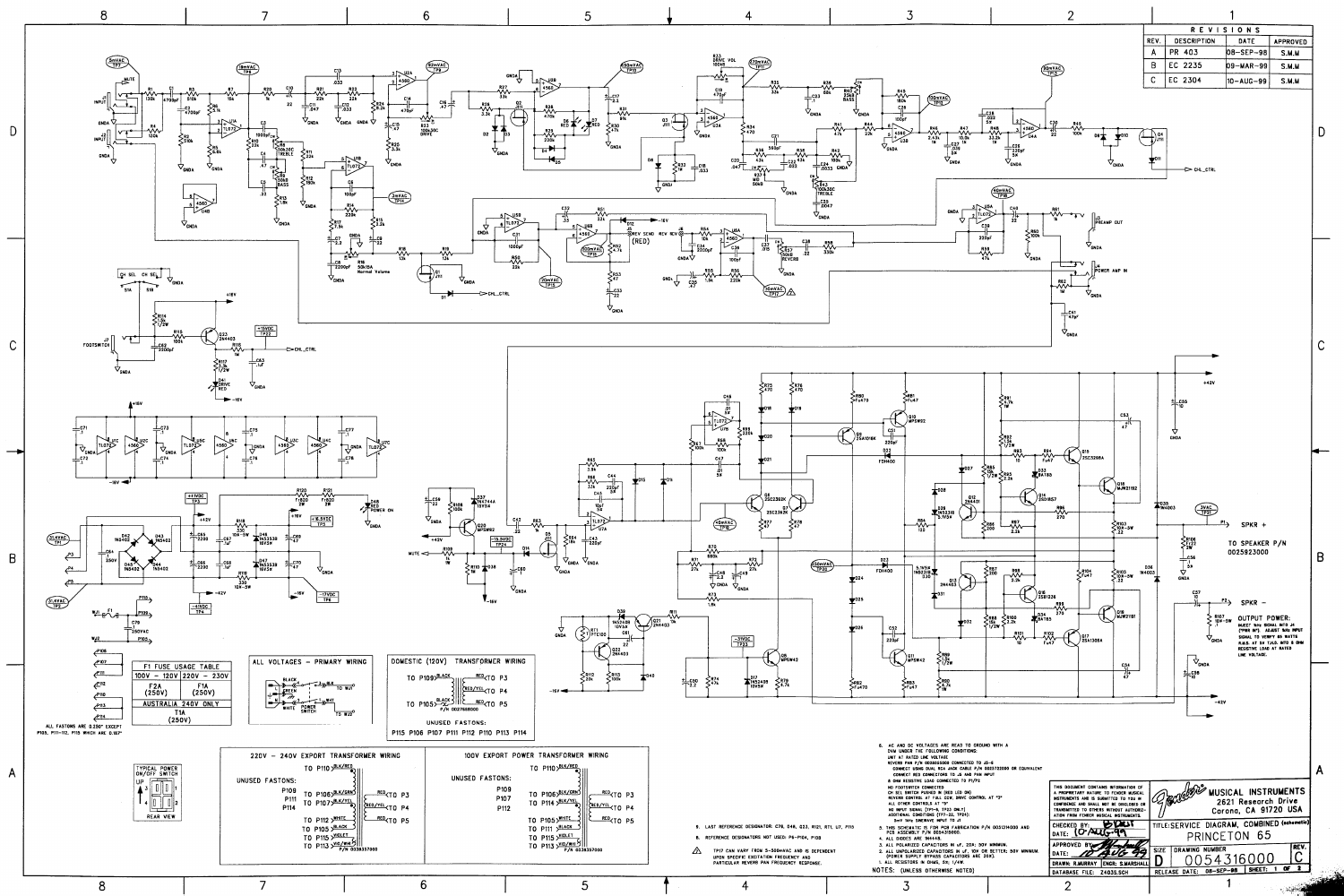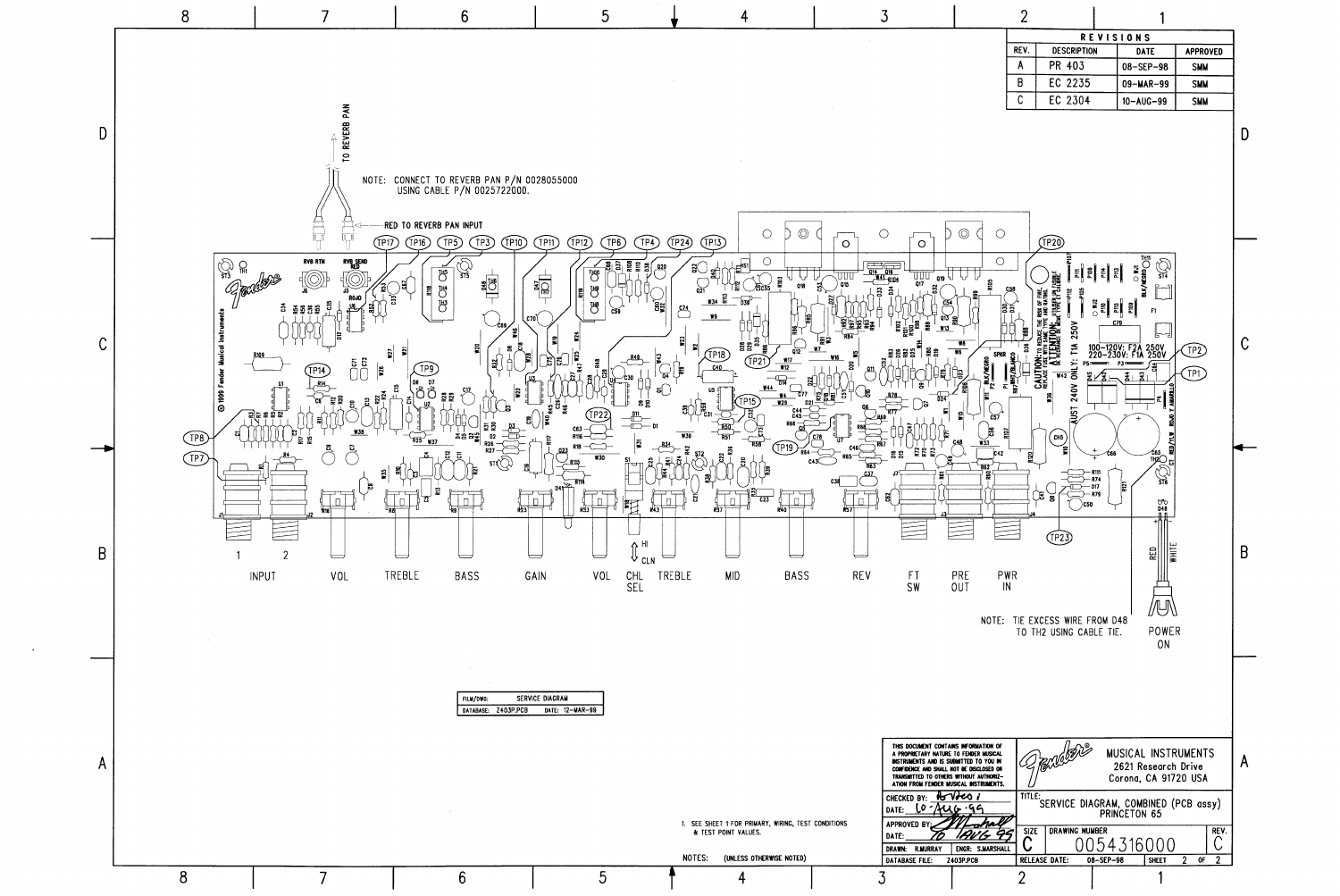

|          |                     |                         |                              |                                                |             | в | EC2235- CHC P/N'S: 025718 TO<br>054798;025035 TO 039287;020789<br>TO 013112, DELETE ITEM 24 |                 | BW | 3/17/99 |   |
|----------|---------------------|-------------------------|------------------------------|------------------------------------------------|-------------|---|---------------------------------------------------------------------------------------------|-----------------|----|---------|---|
|          |                     |                         |                              |                                                |             |   |                                                                                             |                 |    |         |   |
|          |                     |                         |                              | $N.S. = NOT$ SHOWN                             |             |   |                                                                                             |                 |    |         |   |
|          | 30<br>29            | 1<br>1                  | 0054798000<br>0031625000     | JEWEL ASSY, LED                                |             |   | NUT HOLDER PILOT LIGHT 1/16-27                                                              |                 |    |         |   |
|          | 28<br>27            | 1<br>5                  | SEE MATRIX<br>0053480000     | LABEL VOLTAGE<br>WASHER FLAT .442 X.692 NI     |             |   |                                                                                             |                 |    |         |   |
|          | 26                  | 5                       | 0053479000                   | NUT HEX 7/16 20X1/8 NI                         |             |   |                                                                                             |                 |    |         |   |
|          | 25                  | 1                       | 0025722000                   | CABLE REVERB 1100mm                            |             |   |                                                                                             |                 |    |         |   |
|          | 24<br>23            | 1                       | 0054642000                   | SOCKET IEC SNAP IN                             |             |   |                                                                                             |                 |    |         |   |
|          | 22                  |                         |                              |                                                |             |   |                                                                                             |                 |    |         |   |
|          | 21                  | 1                       | 0054312000                   | PANEL, FRONT, PRINCETON 65                     |             |   |                                                                                             |                 |    |         |   |
|          | 20<br>19            | 1<br>1                  | SEE MATRIX<br>0054313000     | FUSE QA 20mmx5mm<br>PANEL, REAR, PRINCETON 65  |             |   |                                                                                             |                 |    |         |   |
|          | 18                  | 1                       | 0054315000                   | PCB ASSY PRINCETON 65                          |             |   |                                                                                             |                 |    |         |   |
|          | 17                  | 1                       | 0054311000                   | CHASSIS PRINCETON 65                           |             |   |                                                                                             |                 |    |         | В |
|          | 16<br>15            | 1<br>g                  | 0038900000 <br>0033206000    | SCRW TF 6-32X1/4 PHP ZI<br>BUSHING KNOB SPACER |             |   |                                                                                             |                 |    |         |   |
|          | 14                  | 4                       | 0030007000                   | WSHR LCK INTL 8x.330x.02 ZI                    |             |   |                                                                                             |                 |    |         |   |
|          | 13                  | 6                       | 0028937000                   |                                                |             |   | SCRW TF 6-32x5/8 PHP ZI TAPTYT                                                              |                 |    |         |   |
|          | 12<br>11            | 4<br>1                  | 0028591000<br>0028560000     | NUT ACORN 8-32<br>END BELL XFMR 85w            |             |   |                                                                                             |                 |    |         |   |
|          | 10                  | 3                       | 0028500000                   |                                                |             |   | SCRW TF 8-32x3/4 HWH SLTD Z1                                                                |                 |    |         |   |
|          | 9                   | 1                       | 0054318000                   |                                                |             |   | HEATSINK BAR, PRNCTN 65/OLX90                                                               |                 |    |         |   |
|          | 8<br>7              | 1<br>1                  | 0054319000<br>SEE MATRIX     | XFMR PWR 85W                                   |             |   | WIRE SET CHASSIS PRINCETON 65 (N.S)                                                         |                 |    |         |   |
|          | 6                   | 9                       | 0054419000                   |                                                |             |   | KNOB ROTARY 180 DEG SS W/ CH INSERT                                                         |                 |    |         |   |
|          | 5                   | 1                       | 0026116000                   |                                                |             |   | BUSHING SR .500x.063x7/16 BLK                                                               |                 |    |         |   |
|          | 4                   | 6                       | 0025936000                   | SWITCH DPST .187 TAB GLOBAL                    |             |   | STANDOFF NYL PCB SNAP 3/8" NAT                                                              |                 |    |         |   |
|          | 3<br>$\overline{2}$ | 1<br>1                  | 0039287000<br>0021709000     |                                                |             |   | BUSHING SR .437x.062x13/32 BLK                                                              |                 |    |         |   |
|          | 1                   | 1                       | 0013020000                   | LABEL GROUNDING SEMKO                          |             |   |                                                                                             |                 |    |         |   |
|          | <b>ITEM</b>         | QTY.<br><b>ENGINEER</b> | PART NO.                     | <b>DESCRIPTION</b>                             |             |   |                                                                                             |                 |    |         |   |
|          |                     |                         | SAM MARSHALL                 |                                                |             |   |                                                                                             |                 |    |         |   |
|          | <b>DRAWN</b>        | BEATA S.                |                              |                                                |             |   |                                                                                             |                 |    |         | А |
|          | DATE                |                         |                              |                                                |             |   | FENDER MUSICAL INSTRUMENTS CORP.<br>CORONA, CALIFORNIA 91720                                |                 |    |         |   |
|          |                     | 8/26/98                 | NS LENG                      | TITLE                                          |             |   |                                                                                             |                 |    |         |   |
|          |                     |                         | m                            |                                                |             |   | CHASSIS ASSY,                                                                               |                 |    |         |   |
|          |                     |                         | DATE<br>rkh 3/18 41   XIXIII | <b>SHEET</b>                                   | <b>SIZE</b> |   | PRINCETON 65<br>DRAWING NUMBER                                                              |                 |    | REV.    |   |
|          |                     |                         |                              | 1/1                                            |             |   |                                                                                             |                 |    |         |   |
| ES<br>0١ |                     |                         |                              | <b>SCALE</b>                                   |             |   | 0054306000                                                                                  |                 |    | Β       |   |
| s.       |                     |                         |                              | N/A                                            |             |   |                                                                                             | <b>ASSEMBLY</b> |    |         |   |
|          |                     |                         |                              |                                                |             |   |                                                                                             |                 |    |         |   |
|          |                     |                         |                              |                                                |             |   |                                                                                             |                 |    |         |   |

 $B.S. \frac{9/3/98}{ }$ 

**TEC MARGE** A  $|PR 403$